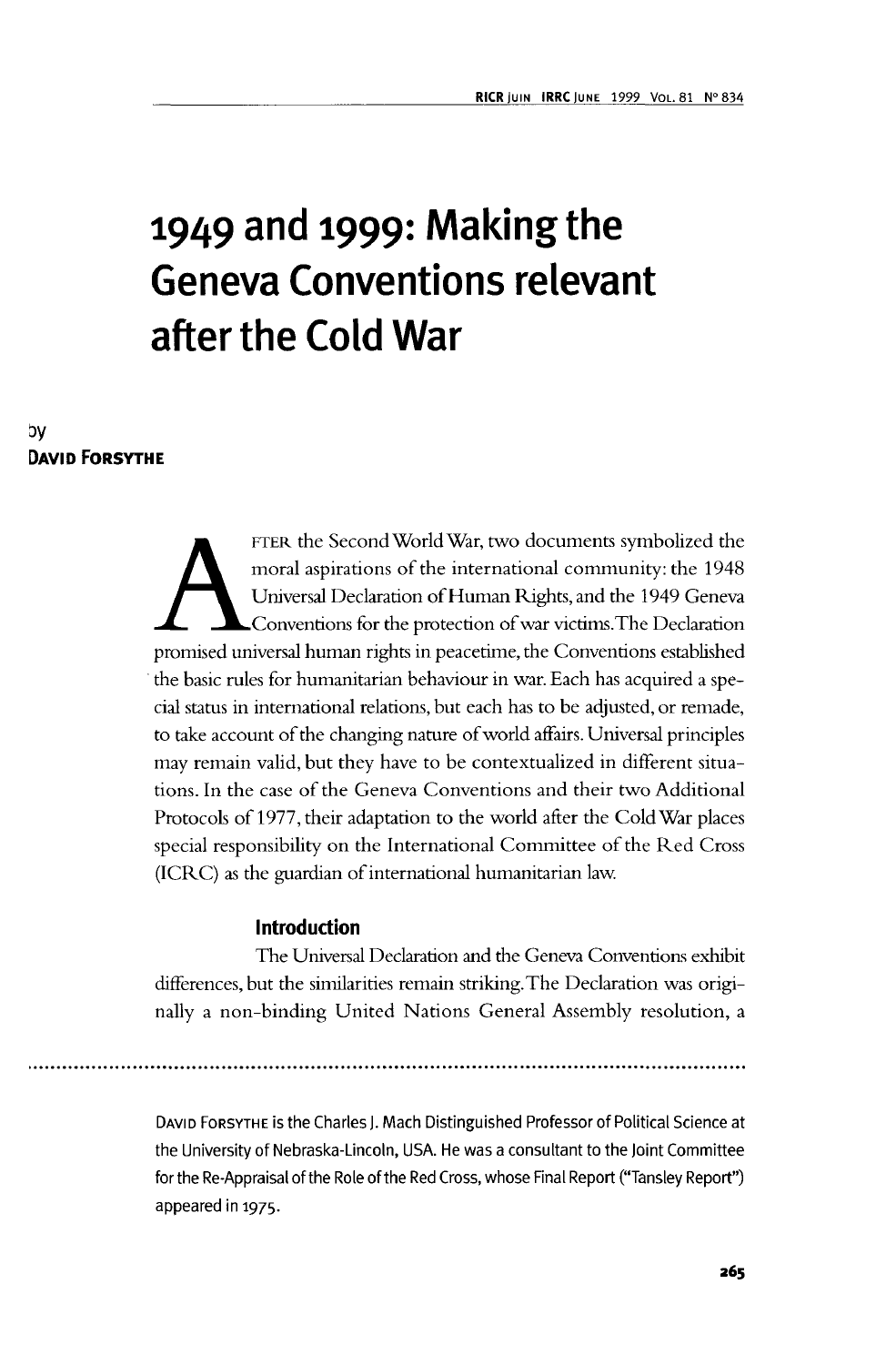statement of aspirations, in the words of one of its champions, Eleanor Roosevelt. The four interlocking Geneva Conventions were detailed treaty law produced by a diplomatic conference. It may be that parts of the Declaration have passed into customary international law, just as much of the 1949 Conventions may have done.The larger point is that each set of norms carries significant moral weight in the world, far beyond the relatively few court cases that have made reference to them.

Of the 185 member States of the United Nations, few refuse to at least pay lip service to the Human Rights Declaration. It is true, however, that in 1993 at the UN conference on human rights in Vienna a number of States, mosdy from Asia, argued that the Declaration was too Western and individualistic and needed to be either revised or supplemented by a "Universal Declaration of Responsibilities", meaning responsibilities to the national community as a whole. Likewise, the 1949 Geneva Conventions have now been ratified or otherwise legally accepted by virtually all States. In specific situations, however, a number of States argue that these Conventions are not applicable. Nevertheless, for States in contemporary international relations, joining the UN, with its provisions on human rights, and accepting the 1949 Geneva Conventions, both symbolize responsible statehood — the responsible exercise of State sovereignty.

It bears stressing that neither the Declaration nor the Conventions have been the basis for frequent adjudication. In the United States, for example, the Supreme Court rarely refers to the Universal Declaration.<sup>1</sup>

As for the 1949 Conventions, the number of national courts martial for violations of the law of war, which refer to international humanitarian law, remains relatively small. However, to listen to participants at the Diplomatic Conference of 1974-1977 wrangle over the details of the two Additional Protocols of 1977, one would have thought that adjudication was a frequent occurrence, thus requiring that every legal nuance be treated in excruciating detail. It is true that in the 1990s the two ad hoc international criminal courts for the former Yugoslavia and Rwanda have begun to provide more judgements on war crimes, crimes against humanity, and genocide. Also, in July 1998 a diplomatic conference approved the statute for a standing international criminal court.

1 Louis Henkin, "The Universal Declaration and Magazine of the American Political Science the U.S. Constitution", Political Science: The Association, September 1998, pp. 512-515.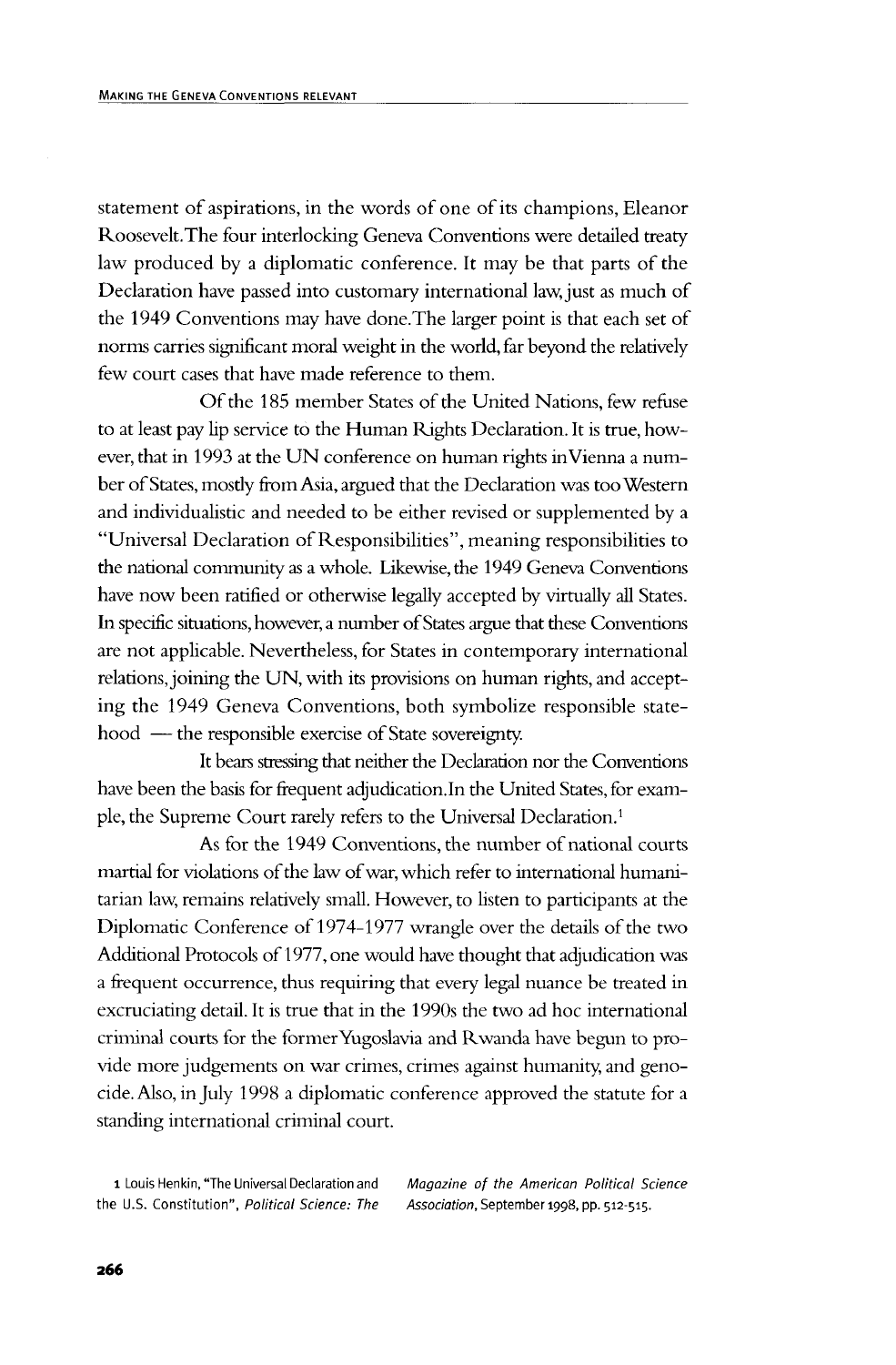But the larger point remains valid: the Human Rights Declaration and the 1949 Conventions exercise considerable influence through extrajudicial processes such as foreign policy and military training, through private action and through UN field operations. The international instruments remain fundamental reference points for correct conduct in peace and war. They exercise more influence through the "soft law" of extrajudicial policy-making than through the "hard law" of court pronouncements.

The ICRC has been the guardian of international humanitarian law, now centering on the 1949 Conventions and their 1977 Protocols, for about 140 years. In 1998 it released a statement about a strategy for the future. This *Avenir* statement is the rough equivalent of the UN Secretary-General's 1992 "Agenda for Peace".<sup>2</sup> The Secretary-General laid out a vision for making the UN relevant to international security problems after the Cold War. The ICRC has laid out its view of how to make the 1949 Conventions and the rest of humanitarian law, and Red Cross/Red Crescent principles, relevant to international humanitarian problems after the cold war. The UN's "Agenda for Peace" was much analysed and led to a second version. The ICRC's *Avenir* statement deserves the same scrutiny. The UN has become quite marginal to certain security problems in places like Kosovo, Algeria, Chechnya, and Sri Lanka, to name only a few. It is fair to raise the question of whether the Geneva Conventions, and Additional Protocols, will also become marginal to humanitarian problems at the turn of the century. Or does the *Avenir* statement give us cause for optimism?

### **ICRC Avenir statement: the context**

In its *Avenir* statement the ICRC starts by giving its view of important factors in contemporary world affairs. Parts of this statement seem accurate, but other parts could perhaps be expressed more clearly.

The ICRC says that a fundamental tension exists between "globalization and the assertion of individual identity". It might have been more insightful to say that after the Cold War we are seeing a clash between globalization and, as a backlash, renewed assertions of romantic (and dangerous)

Committee of the Red Cross, 'Avenir' Study: Security Council on 31 January 1992", United Strategic content", IRRC, No. 322, March 1998, Nations, New York, 1992. pp. 127-136. For the UN's Agenda for Peace, see "Report of the Secretary-General pursuant to the

2 For the Avenir statement see "International statement adopted by the Summit Meeting of the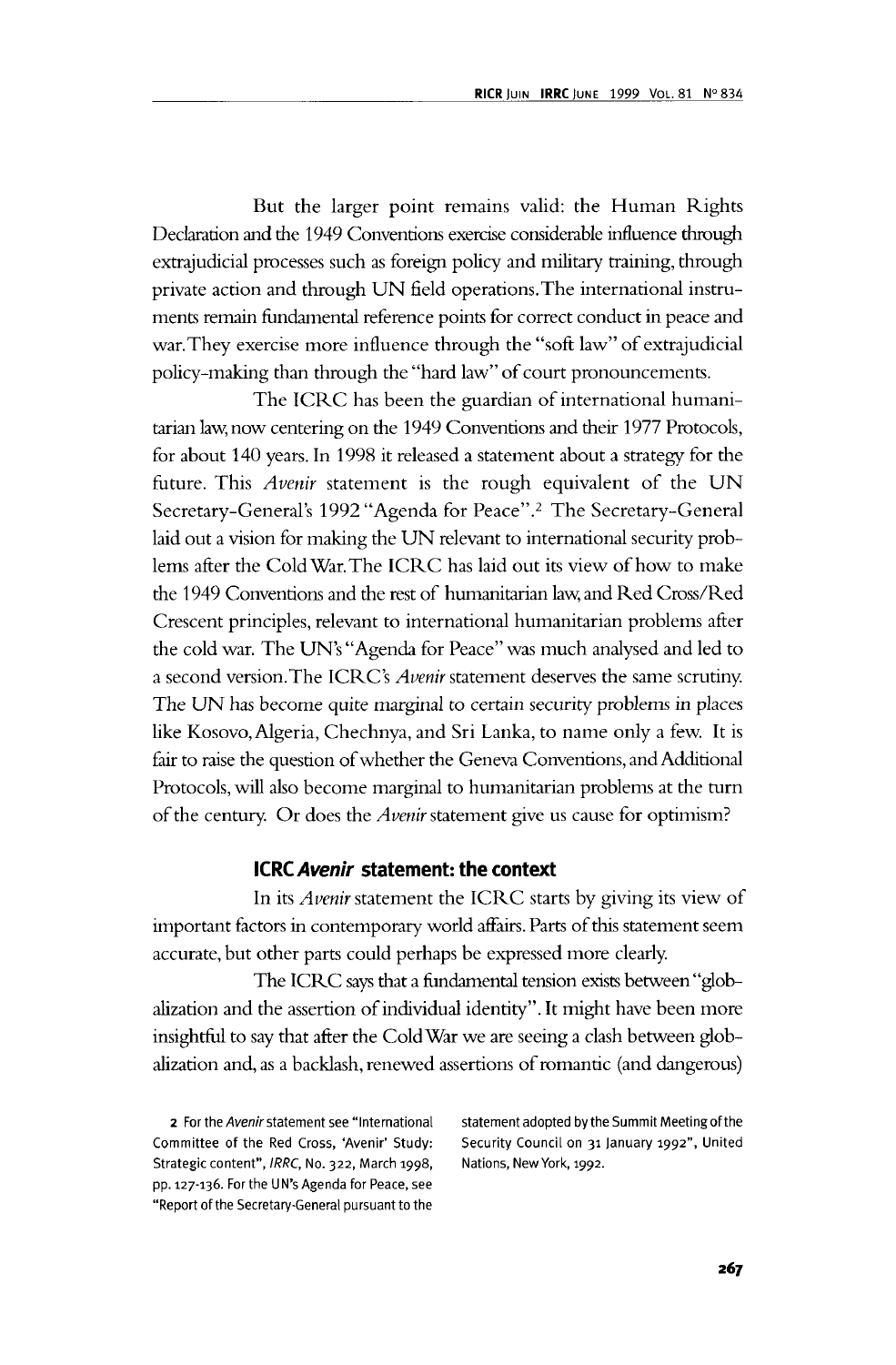particularism.3 On the one hand, we have global economics and global standards of human rights and humanitarian affairs. On the other hand, we see chauvinistic nationalism, virulent ethnicity, and intolerant religion. Globalism seeks to draw humanity together through common values and action. Romantic particularism seeks to assert emotional or sentimental differences and diversity of a pernicious sort.

Romantic particularism as demonstrated, for example, by certain forms of Serb nationalism, Hutu dominance, and Hindu or Islamic supremacy submerges the value of the individual in larger causes of group identity. (These are but three cases and their citing should not suggest bias. One might talk as well about certain forms of Croat nationalism,Tutsi repression, or Christian intolerance.) The number of examples given is limited only for reasons of space. True, individual identity is frequently bound up in group identity. But it is not the assertion of individual identity that matters so much for the future of the Geneva Conventions (and their Protocols) as it is the assertion of romantic group causes. They result all too often in inhumanity to individuals, and groups of "outside" individuals, which violates the basic principles of the Geneva Conventions. Serb nationalism led to ethnic cleansing, Hutu quest for dominance to genocide, and Hindu and Islamic superiority to attacks on Christians (of course, in some places only).

The West is not free from this resurgence of romantic particularism, as seen especially in events in Northern Ireland and the Basque region of Spain. One also sees disturbing events in other areas like Germany, France, and the United States, where sub-national groups exhibit neo-Nazi or other racist attitudes towards, and sometimes even perpetrate attacks against, those in "foreign" or "other" groups. But in general, the Western backlash against a global and mostly secular universalism is not virulent and threatening to humanitarian values. Principles of tolerance, human rights, and humanitarianism are at present sufficiently strong in Western societies to keep these forms of romantic particularism confined to a marginal status. For example, German authorities prosecute for, and large numbers of Germans protest against, neo-Nazi attacks.To shift to a different type of example, Denmark may not want to lose its group identity by being suffocated in the European Union, but it is not going to abuse foreigners in the process (although, like the rest of the West, it has adopted more restrictive immigration policies).

3 See Benjamin R. Barber, *Jihad vs. McWorld: the World*, Ballantine Books, New York, 1996. How Globalism and Tribalism Are Reshaping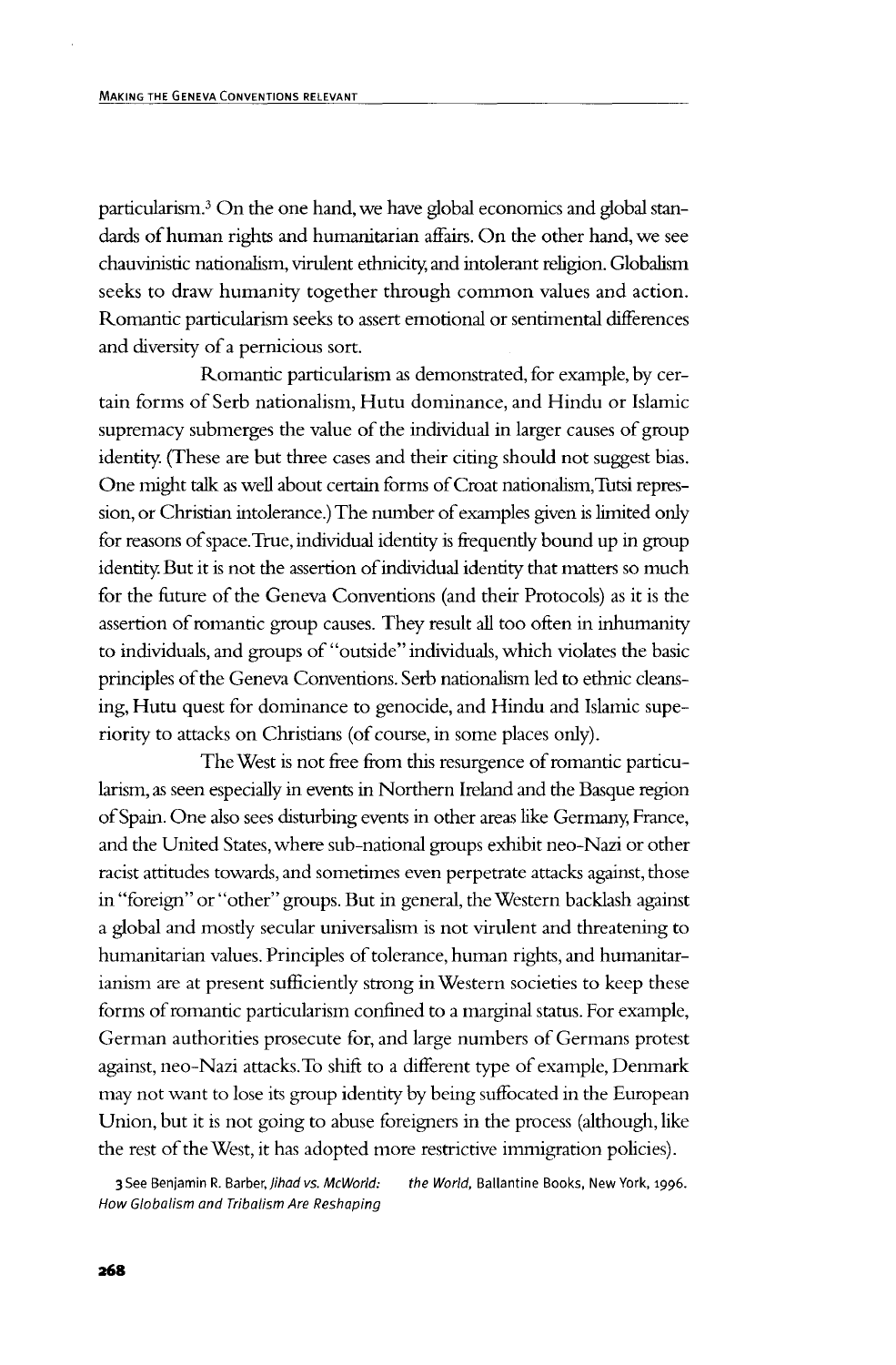There is a difference between wanting to preserve one's group identity or culture and being willing to attack or otherwise abuse those in the "other" category.The former constitutes a moderate or reasonable particularism — for example, Danish nationalism. The latter makes up romantic particularism — which is dangerous by the very fact of asserting an unreasoned superiority. The former is compatible with the Geneva Conventions; the latter is not.

So the ICRC could have stated more clearly this fundamental tension in world affairs between universalism and romantic particularism for its own concerns and purposes. But much of the rest of its introductory statement seems accurate. It is well to state that "globalization is a cultural as well as an economic phenomenon". Indeed, the movement for global human rights and humanitarian values is part of this cultural universalism, and the ICRC could have made this more explicit. We have heard much about global markets, and not enough about these latter principles that seek to unify humanity in progressive ways.

It is also well to note that "States remain the key players in the international system". We hear much about international organizations, non-governmental organizations (NGOs), private armies or rebel forces, indeed social movements like the Red Cross and Red Crescent. They all have their importance, and that importance is probably increasing. But it is still States that take the most important decisions widrin international organizations, and it is primarily States that respond or not to NGO pressures. It is also States that adopt the rules of international humanitarian law, and it is States that have the primary (but not exclusive) obligation to see that the law is correctly applied. It is States that provide most of the material resources for the ICRC. (It is striking in the 1990s how little non-Western States, some of them quite wealthy, provide in this regard.) In some places, like Somalia in the early 1990s, we see failed States and the absence of central governing authority. But the ICRC is correct to focus on States as the key players with respect to humanitarian values and action.

At the same time the ICRC is correct to note the "proliferation of [non-governmental] humanitarian agencies" and "the growing complexity of the humanitarian environment". One would expect this accuracy from the ICRC, which has been deeply involved in many of the armed conflicts and complex emergencies around the world.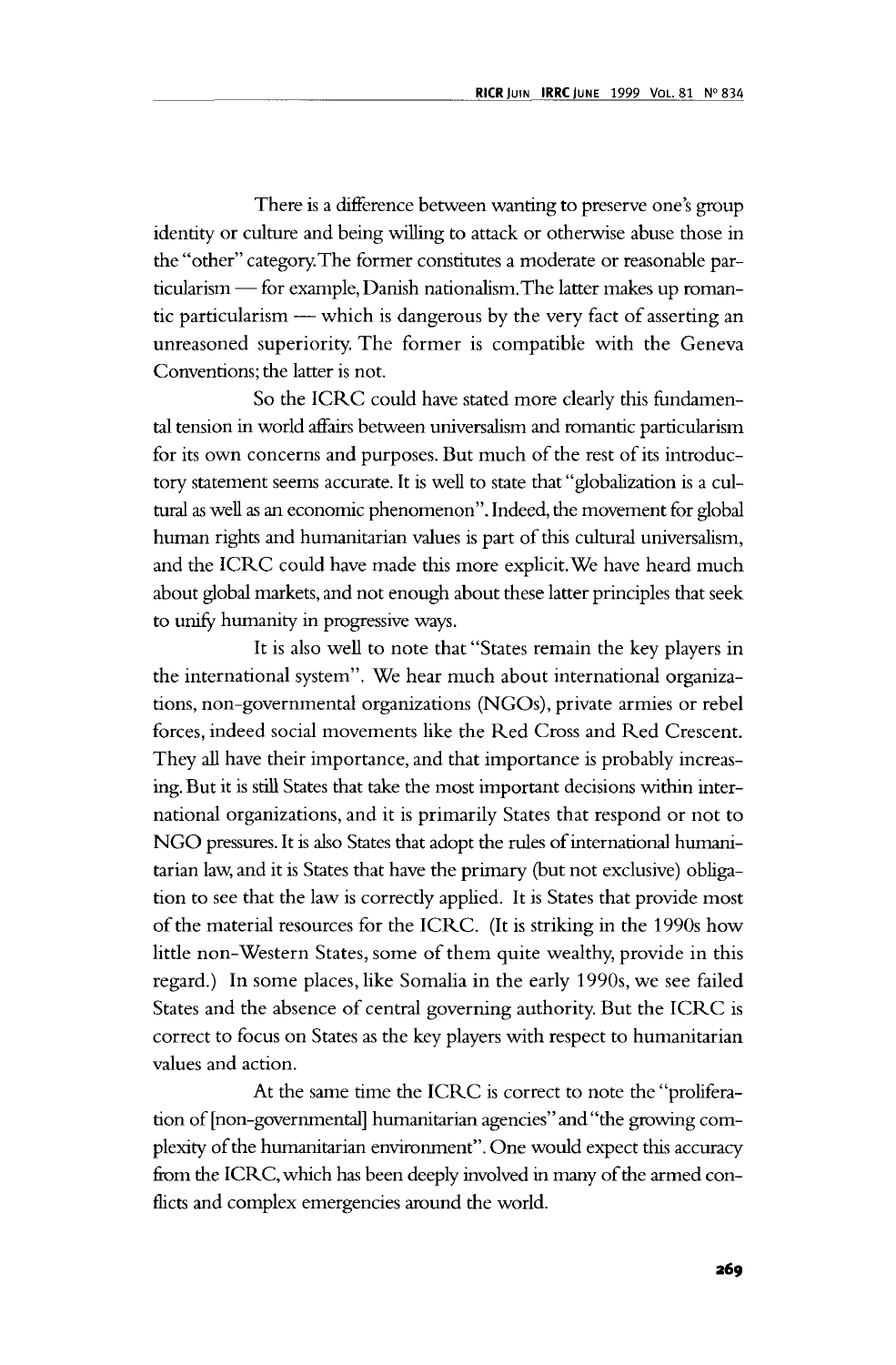## Avenir. strategy?

Beyond this point, it is not totally clear that the ICRC has really stated a strategy for making the Geneva Conventions and their Protocols and the Red Cross/Red Crescent Principles — relevant in the future. The debate may hinge on what one means by the word "strategy". But we should not get distracted by semantical arguments.The larger point is that the *Avenir* statement is mostly a reaffirmation of ICRC traditional views. There is little that is fundamentally new. This is not necessarily bad. If one has a useful mission, mandate, a way of operating, there is little reason to pretend that one is doing something new and different. On the other hand, if world affairs have changed in a structural sense, a traditional approach may not suffice. And on this fundamental question, namely the extent of change in world affairs and what it means for traditional Red Cross action, the ICRC is largely silent.

The *Avenir* statement says that "a major change of strategy is required". It then outlines four goals: (1) to restore a proper respect for humanitarian values; (2) to bring "humanitarian action close to the victims", look "to the long term" and establish "priorities"; (3) to strengthen dialogue with all players; and (4) to increase ICRC efficiency. If setting goals is a strategy, then we have one here.

Usually, however, a strategy refers to a general approach to achieving goals. In this second sense, the ICRC never indicates a new, much less a major change of, strategy. There are two possible strategies articulated by the ICRC in passing. One is so general as to provide no real guidance for action: "the ICRC must strive to enhance the overall coherence of humanitarian thinking and action and must adapt to the circumstances without losing its identity".That is indeed a general approach, but quite vague.The second possible strategy consists of a restatement of the ICRC's traditional mission: to focus on victims of war and internal violence, to take direct action for the victims, to be a neutral and independent institution, and to persuade all parties to adopt and respect humanitarian values. This is not a major change. It is no change at all.

## **Goal number one**

As for the first specific goal of restoring a proper respect for humanitarian values as found in the Geneva Conventions (and their Protocols) and in the Red Cross/Red Crescent principles, this is indeed a worthy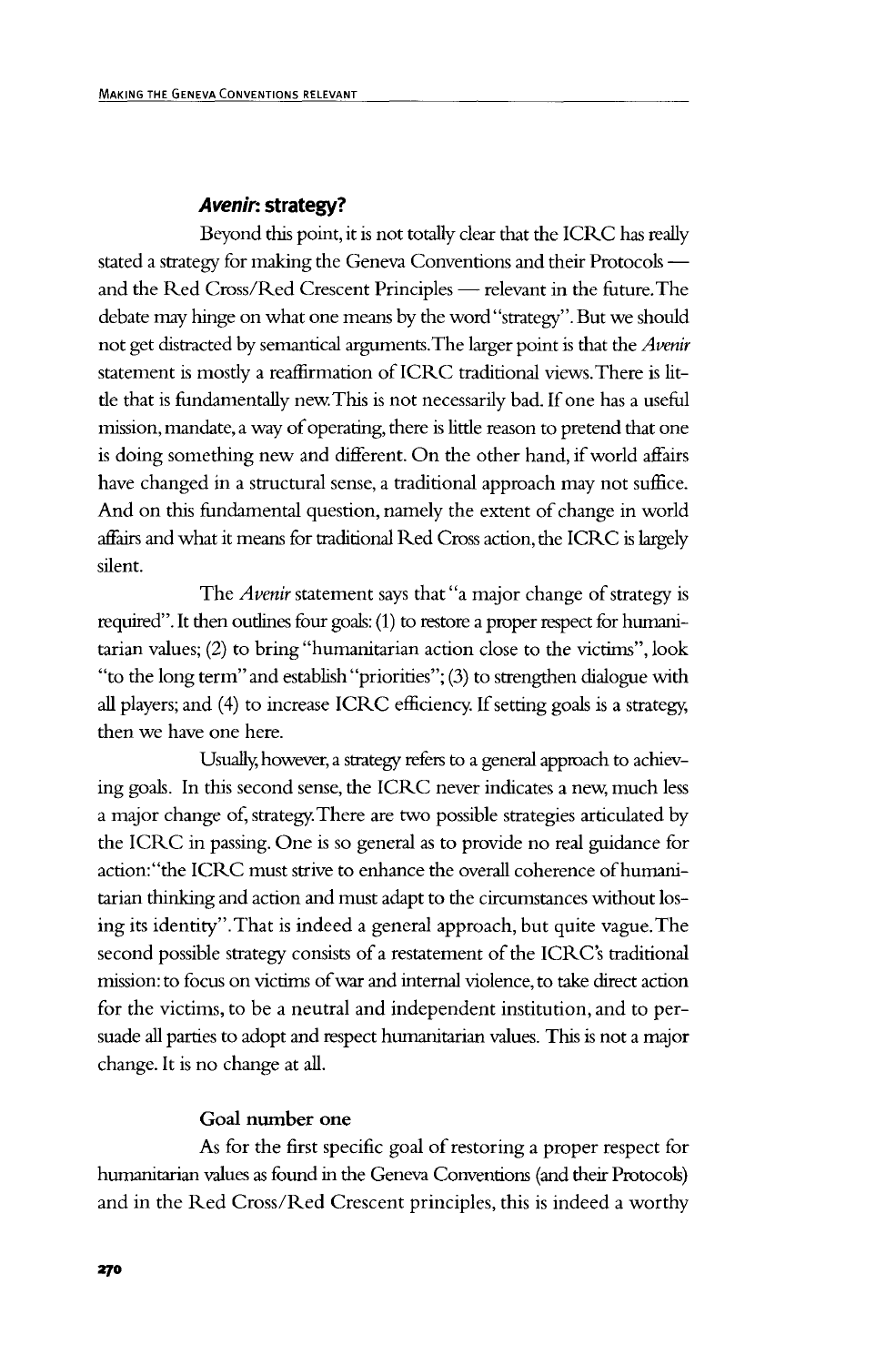objective. Everyone knows that in the 1990s respect for these values, and even for the Red Cross emblem itself, has declined. The murder of ICRC staff in Bosnia, Chechnya, Burundi, and Rwanda demonstrates the point all too vividly. But when the ICRC says it will take a moral approach,"putting persuasion before condemnation", and "reaffirms its resolve to assume the role of guardian of humanitarian law", it is not laying out a new strategy. Likewise, when it stresses dissemination in peacetime, or a "code of professional ethics for humanitarian players", it is stressing important points — but not new ones.

Perhaps more creative is the statement that "the relationship between humanitarian law and human rights law must be strengthened". But many words have been written on this subject and it is not clear in the "Avenir" statement what is intended here. Perhaps this critique is unfair, because a short and general statement cannot contain all specifics. But historically the ICRC has resisted too close an identification with human rights, believing that "humanitarian affairs" seem less political and controversial.The ICRC has not been one to speak about "human rights in armed conflict".

Others have long argued that there is a substantial overlap between the Geneva Conventions (and their Protocols) and the international law of human rights applicable to situations other than armed conflict. It seems that the ICRC is now willing to help develop this common foundation.The *Review* published a special edition about the convergence of humanitarian law and human rights law, and how they were both devoted to the principle of humanity.4 This would seem important in so far as many governments are reluctant to trigger the application of international humanitarian law, and since many situations of concern to the ICRC occur on the boundary between what passes for domestic peace and internal armed conflict (whether falling under Article 3 common to the 1949 Conventions and/or Protocol II). Establishing common values that transcend these legalistic arguments and distinctions would be useful. When the ICRC acts to oppose torture or starvation, does it make any real difference to maintain that it is not working for human rights?

#### **Goal number two**

As for the second goal, it doesn't exist. "Bringing humanitarian action close to the victims, looking to the long term and establishing 4*IRRC,* No. 324, September 1998.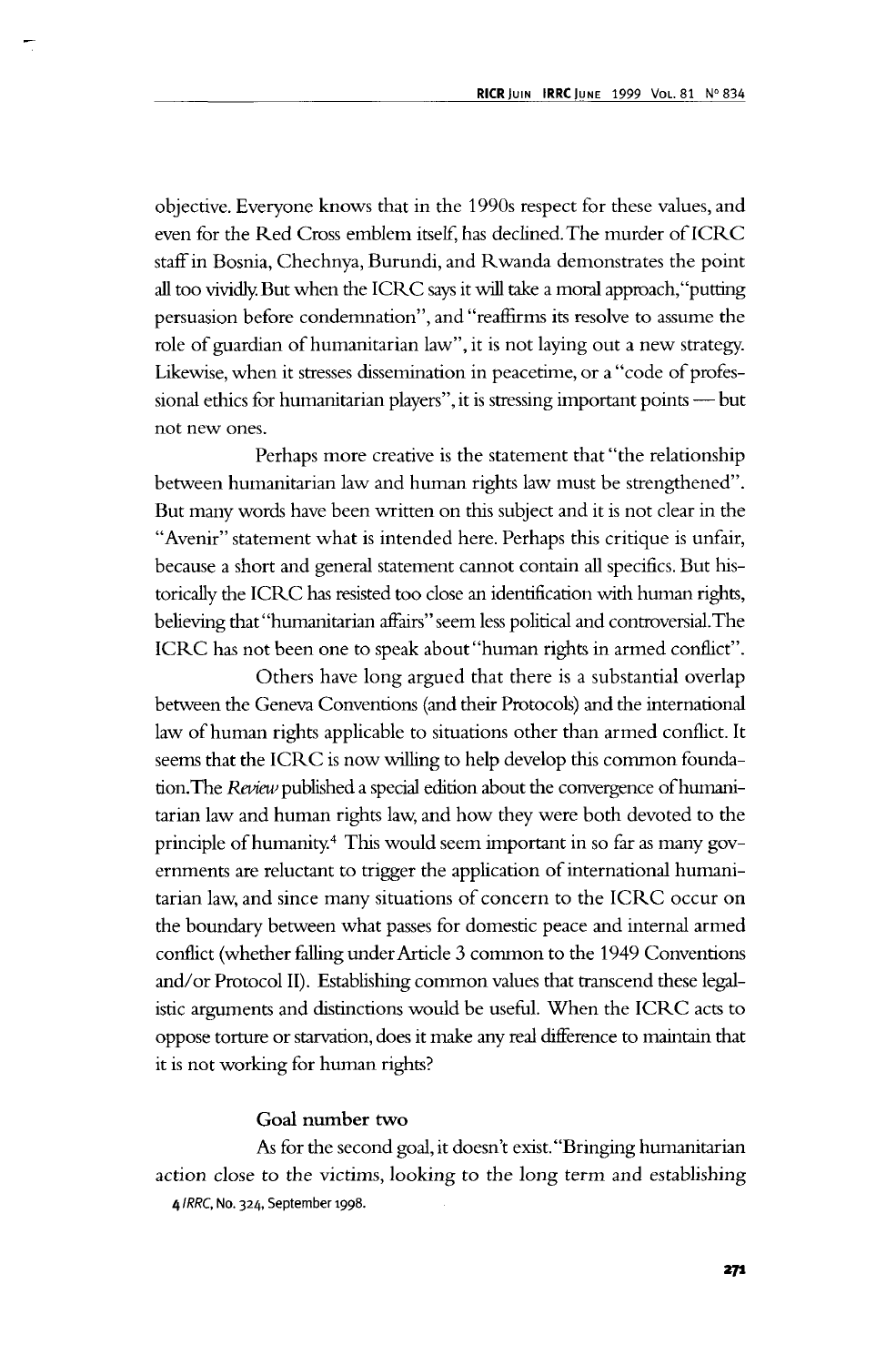priorities" is not one goal; it is a statement of three different things, none of which is new. Since at least the time of Marcel Junod during the Spanish Civil War, the ICRC has subscribed to the official policy of paying great deference to the delegate in the field so that he (or she, increasingly) can bring humanitarian action directly to victims. Like all institutions, the ICRC has not always followed stated policy, and at times it has tried to rein in delegates in the field whom it found too independent, as was true when Italy invaded Ethiopia in the mid-1930s.<sup>5</sup> But finding the proper balance between policy made in Geneva, and discretion in the field tailored to particular circumstances, is a very old subject at the ICRC. There is growing awareness that what counts in the final analysis more than words in a legal text is the personal dynamism of ICRC delegates in the field, as in Hungary during the Second World War.

Likewise, for a considerable time the ICRC has been talking about developing better relations with other components of the International Red Cross and Red Crescent Movement, and about linking humanitarian values to local customs in the different areas of the world where its delegates operate. Happily, many of these policies are already under way.

When the *Avenir* statement says that "the ICRC would like to enhance the overall coherence of humanitarian activities by being available to ensure the coordination of emergency assistance operations, under conditions that guarantee the independence of its action", this may be more a statement of a problem than an indication of its solution. As a private agency, the ICRC is not going to be given a superior coordinating role over United Nations agencies like UNICEF or UNHCR. Conversely, with its stress on independence and neutrality, the ICRC is not going to accept being coordinated by the likes of these other bodies. The creation of a weak UN Office of the Emergency Relief Coordinator does not really alter anything, since that body lacks both the authority and the material resources to compel change on the part of other humanitarian players. So we are left, as before, with "coherence" based on mutually agreed divisions of labour.This has happened on occasion in a reasonable way, and will happen again. But the structural problem remains of many humanitarian players not fully coordinated by any superior body, and thus with considerable potential for conflicting policies.

5 See further Caroline Moorehead, Dunant's Dream: War, Switzerland, and the History of the Red Cross, Harper Collins, New York, 1998.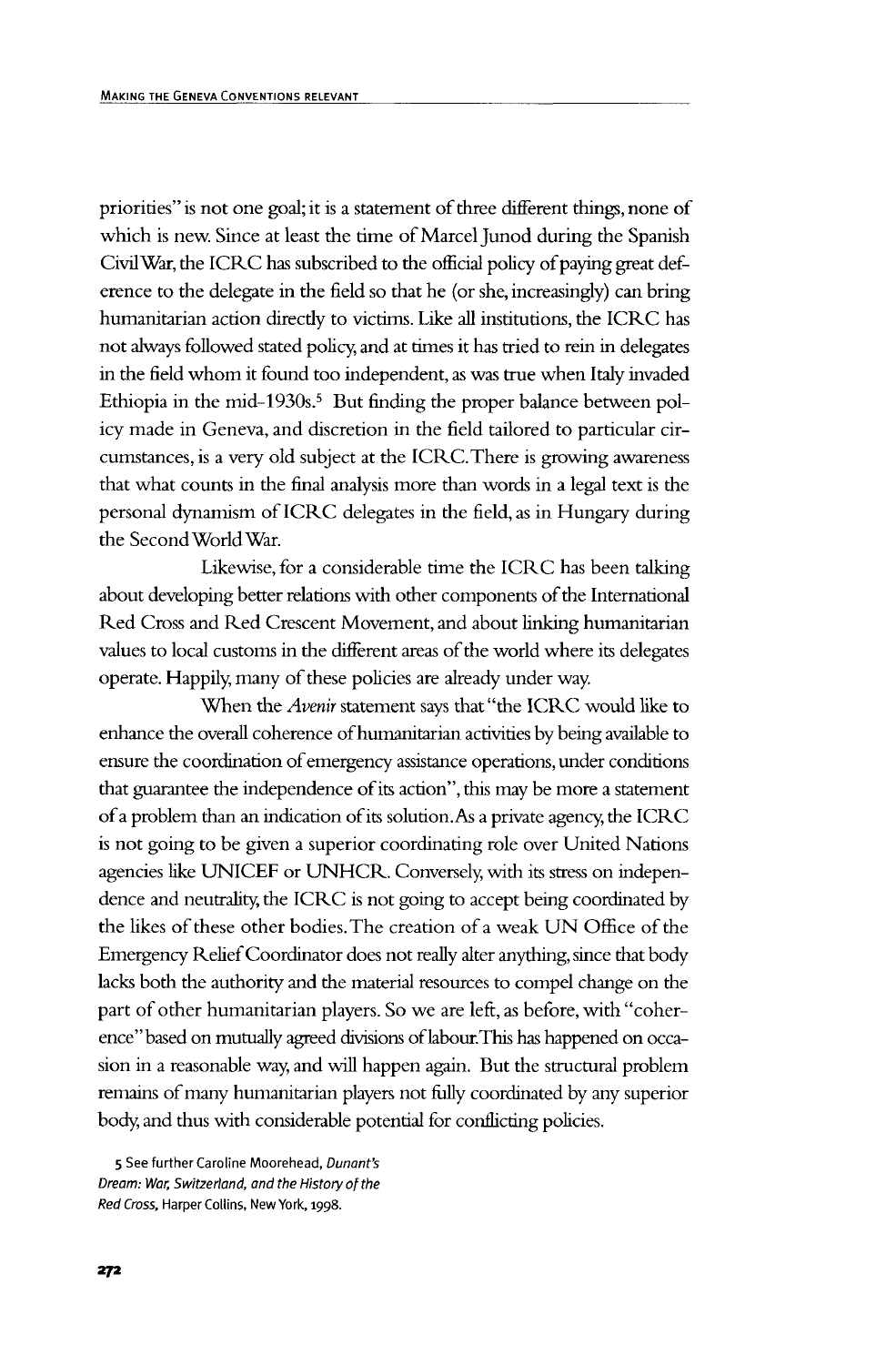This section of the *Avenir* statement may indicate some progressive thinking from a quarter of a century ago, when theTansley Report or "Big Study" identified some needed changes — particularly with regard to the isolation of the ICRC.<sup>6</sup> But what we have on this second point is a listing of a variety of steps already under way — a listing of tactical decisions to make humanitarian values and action more influential and effective.They seem well considered, at least when they are not vague, but they do not add up to a bold or sweeping new strategy.

## **Goal number three**

As for the third goal, "strengthening dialogue with all concerned", this is really a continuation of part of the second goal of reaching out to others — in the first place other components of the Red Cross Movement and in the second place other humanitarian players. As noted already, the isolation and excessively secretive nature of the ICRC was observed a quarter of a century ago, so it is well that the ICRC is now professing "greater openness and complementarity". It was, for example, an active participant in both the broad movement to ban anti-personnel landmines and that to establish a permanent international criminal court. Once again, goal number three is more a statement of changes already under way desirable changes — than a completely new strategy for the future.

#### **Goal number four**

As for the fourth goal of "enhancing the ICRC's efficiency", once again this is hardly new. At least from the time of the Nigerian Civil War of 1967-1970, the ICRC has been considering the relationship between its Assembly of co-opted Swiss notables that makes general policy and its professional staff, more internationalized since the early 1990s. Every few years the ICRC tries a new diagram for linking these two elements. The agency has tried various forms of "cabinet government," in which the President of the house is joined by various vice-presidents and/or the Director of Operations and/or other members of the professional staff. This scheme is then periodically revised.

6 Donald D. Tansley, Final Report: An Agenda for Red Cross, Henry Dunant Institute, Geneva, 1975-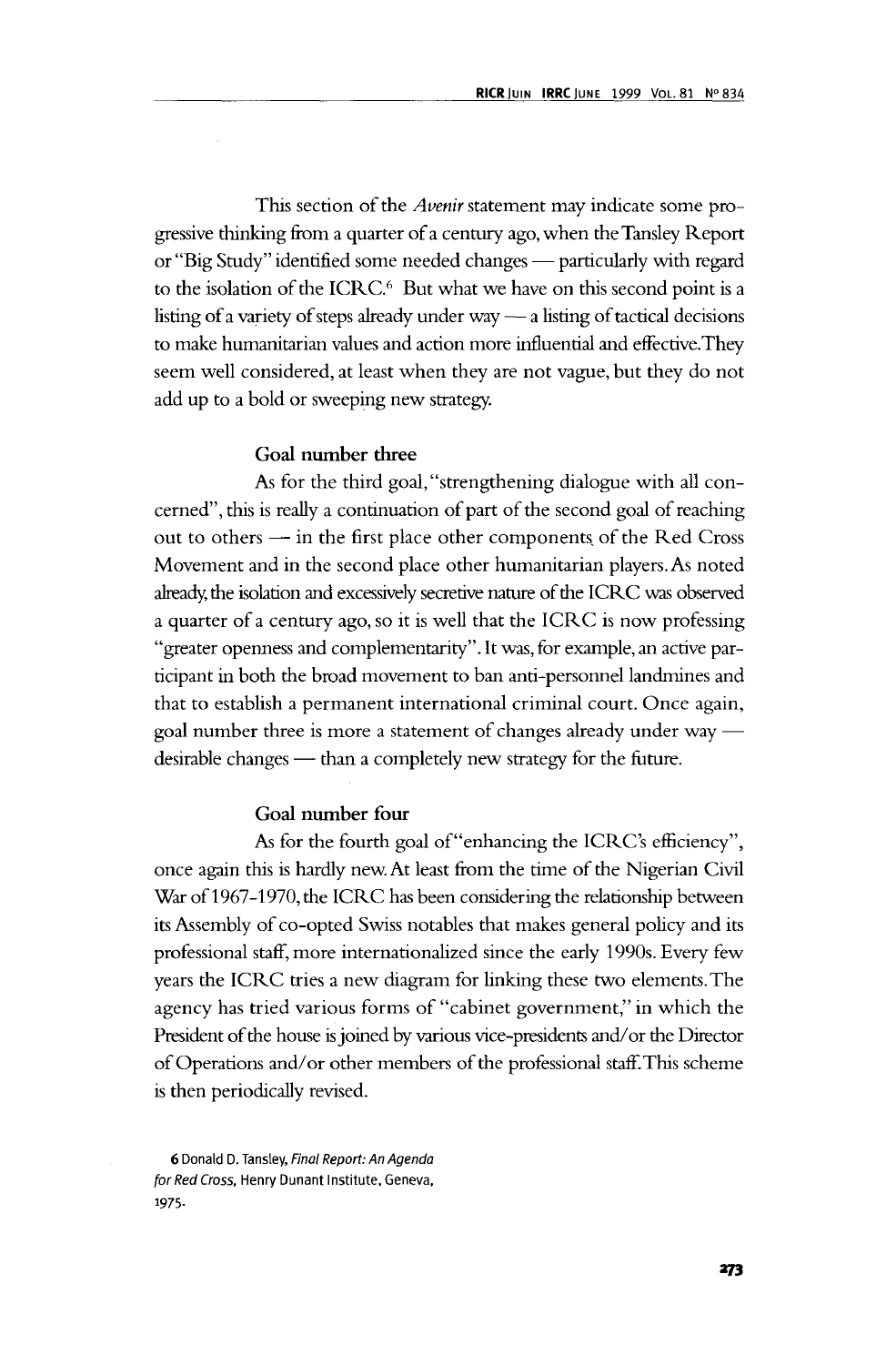It is not a bad thing to review the most effective form of administration. It is not a bad thing to experiment with presumed improvements. But again, there is nothing much new here, and certainly not a bold and striking strategy.

## **Final thoughts**

Implicit in the ICRC's *Avenir* statement is a rejection of some alternative thinking about international humanitarian action. On the one hand, some have called for less humanitarian involvement, on the grounds that it does more harm than good.They emphasize the hell of good intentions. Importantly, some of these accounts do not cite ICRC examples of misdeeds, distortions, or lack of careful action. Criticism is directed to others, but not to the ICRC.<sup>7</sup>

On the other hand, some have called for more openly political action — even more muscular humanitarian action up to and including humanitarian war — on the grounds that impartial and neutral humanitarian action is not possible in many situations.This is the basic position of Doctors Without Borders, as well as of some independent experts.8

Unfortunately the "Avenir" statement does not take on these positions directly. The ICRC has sponsored a publication in which some of these views are represented,<sup>9</sup> but in the "Avenir" statement it simply assumes these other views are inadequate while reaffirming *a priori* its own traditional understanding of humanitarian action. Had the ICRC sought to demonstrate how and why impartial and neutral humanitarian action was still viable in the contemporary world, it would have made an important contribution.

It can be recalled that the ICRC withdrew its relief operation from Ethiopia in the 1980s because of "political" conditions imposed by the government. Is that part of a strategy for the future? It can be recalled that the ICRC accepted military protection for its relief operation in Somalia and for the release of prisoners in the former Yugoslavia in the early 1990s. Is that part of a strategy for the future? On occasion the ICRC has not

7 See, for example, Michael Maren, The Road Dilemmas in Humanitarian Intervention, Rowman to Hell: The Ravaging Effects of Foreign Aid and & Littlefield, Lanham, MD, 1998, pp. 177-194, and International Charity, The Free Press, New York, Adam Roberts, "Humanitarian war: Military inter-1997. vention and human rights", International Affairs,

8 See, for example, Rony Brauman, "Refugee No. 69, 3 July 1993, p. 429 ss. camps, population transfers, and NGOs", in 9 Jonathan Moore (ed.), Hard Choices, ibid. Jonathan Moore (ed.), Hard choices: Moral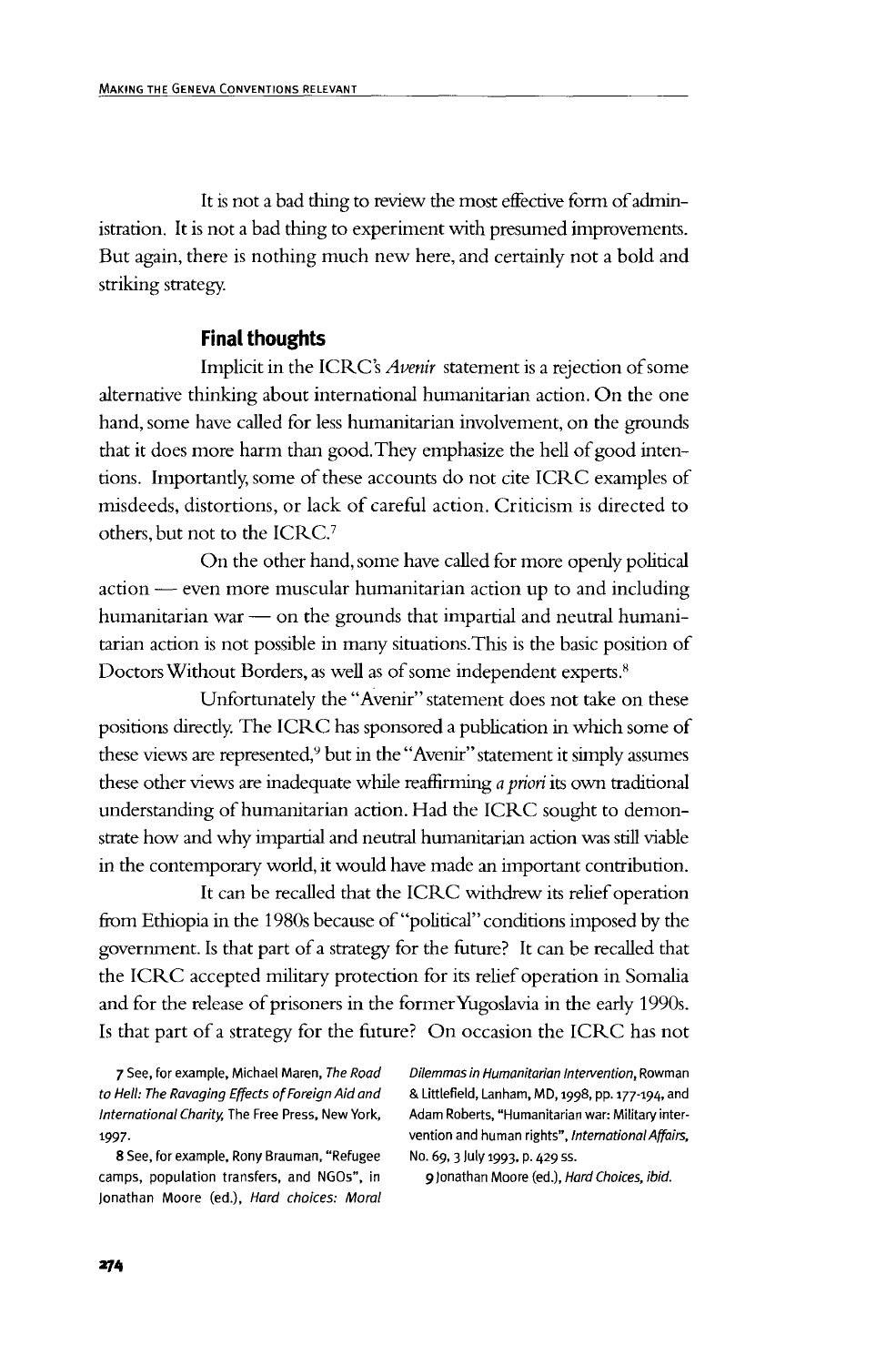deferred to the political will of public authorities but has carried out relief operations without the consent of those authorities. Is that part of a strategy for the future? Increasingly the ICRC has engaged in public criticism of public authorities. Is that part of a strategy for the future? Sometimes it has been said that the ICRC has been impartial and discreet in official circles, but has been more judgmental and candid in other ways.10 Is that part of a strategy for the future?

A concern for full consistency may indeed be the preoccupation of little minds, and Biafra was not Somalia, Somalia was not Bosnia, Bosnia was not Cambodia. Civilian relief has been getting the lion's share of attention. Has anything changed regarding detention visits? — the ICRC purports to lay out a general approach to managing humanitarian problems, a reader can fairly expect to find real and clear strategy. And if that reader is promised "a major change of strategy", it should be there. The *Avenir* statement fails on both counts. ICRC strategy is implicit rather than explicit, assumed rather than explained; and the real strategy is old, not new. A series of tactical steps, partially new, does not necessarily add up to a real and new strategy.

Thankfully for the future of the Geneva Conventions, ICRC pragmatic action comes across better than this "Avenir" statement.The ICRC remains one of the "Big Four" relief agencies in the world for action in war and similar violence (the others being UNHCR, UNICEF, and the World Food Programme).<sup>11</sup> This is because the ICRC record of delivering relief in complicated situations continues to please the major donors — above all the United States Agency for International Development (US/AID) and the European Community Humanitarian Office (ECHO ).The ICRC runs the largest private relief operation in the world, and was absolutely crucial to managing starvation in places like Somalia. The ICRC also remains the most experienced agency for the monitoring of detainees, and served as the model for the European Committee for the Prevention of Torture.

But it is to be regretted that the ICRC record of practical accomplishment in the field was not matched by a clear and forward-looking statement of real strategy. If the traditional Red Cross approach to humanitarian

10 Michael Ignatieff, "The stories we tell", in 11 See further Alexander Natsios, U.S. Foreign Humanitarian Relief in Complex Emergencies, Praeger, Westport, 1997.

Hard Choices, ibid., pp. 287-302. Policy and the Four Horsemen of the Apocalypse: